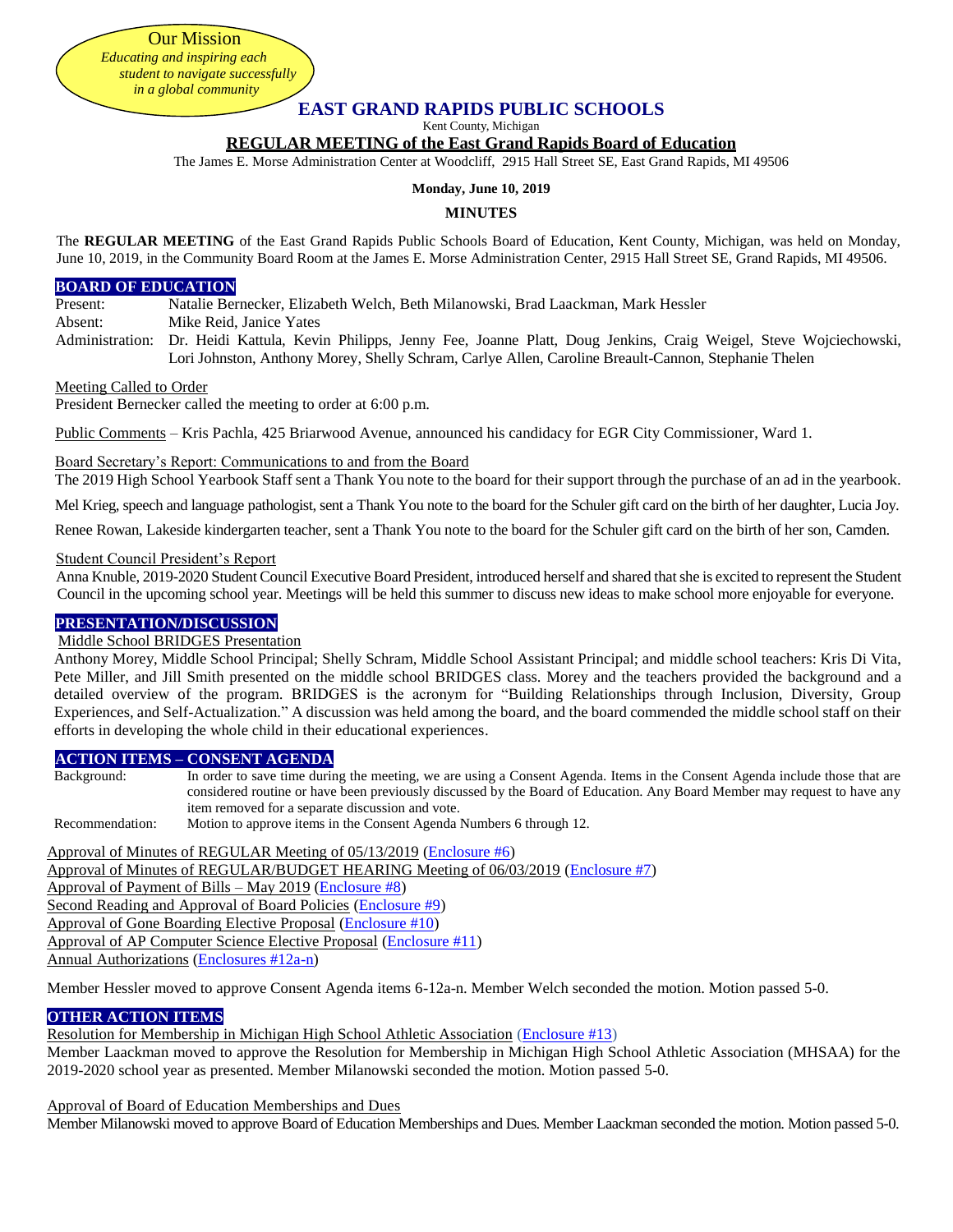June 10, 2019 Page 2

Approval for Board of Education Members to attend any or all MASB, MASA, or KIASB conferences and activities Member Welch moved to approve for Board of Education Members to attend any or all MASB, MASA, or KIASB conferences and activities for the 2019-2020 school year. Member Laackman seconded the motion. Motion passed 5-0.

#### Official Meeting Dates for the 2019-2020 School Year [\(Enclosure #16\)](https://drive.google.com/file/d/11a6OqXSD4CDg7hRRW-oeDPj1Ck0ZyF7r/view?usp=sharing)

Member Laackman moved to approve Official Meeting Dates for the 2019-2020 school year as presented. Member Hessler seconded the motion. Motion passed 5-0.

### Periodicals for the Board of Education

Member Laackman moved to approve ordering periodicals for the Board of Education for the 2019-2020 school year. Member Milanowski seconded the motion. Motion passed 5-0.

Approval of 2019-2020 General Fund Budget [\(Enclosure #18a-d\)](https://drive.google.com/file/d/119Cg0f8O6gHILQY4bvzl01YjKIV03DYI/view?usp=sharing)

Kevin Philipps, Assistant Superintendent of Business, presented the recommendation for the 2019-2020 General Fund Budget as presented.

Member Laackman moved to approve the 2019-2020 General Fund Budget as presented. Member Welch seconded the motion. Motion passed 5-0.

Approval of 2019-2020 Budget for the Sinking Fund [\(Enclosure #18a-d\)](https://drive.google.com/file/d/119Cg0f8O6gHILQY4bvzl01YjKIV03DYI/view?usp=sharing) Kevin Philipps presented the recommendation for the 2019-2020 Sinking Fund Budget as presented.

Member Laackman moved to approve the 2019-2020 Sinking Fund Budget as presented. Member Welch seconded the motion. Motion passed 5-0.

Approval of 2019-2020 Budget for Debt Retirement [\(Enclosure #18a-d\)](https://drive.google.com/file/d/119Cg0f8O6gHILQY4bvzl01YjKIV03DYI/view?usp=sharing)

Kevin Philipps presented the recommendation for the 2019-2020 Budget for Debt Retirement as presented.

Member Laackman moved to approve the 2019-2020 Budget for Debt Retirement as presented. Member Welch seconded the motion. Motion passed 5-0.

Approval of 2019-2020 Budget for the Fiduciary Fund [\(Enclosure #18a-d](https://drive.google.com/file/d/119Cg0f8O6gHILQY4bvzl01YjKIV03DYI/view?usp=sharing) Kevin Philipps presented the recommendation for the 2019-2020 Fiduciary Fund as presented.

Member Laackman moved to approve the 2019-2020 Fiduciary Fund as presented. Member Welch seconded the motion. Motion passed 5-0.

### Approval of 2018-2019 Final Budget Amendments [\(Enclosure #19\)](https://drive.google.com/file/d/11CGbcGvgSl7gpibE__UTJqVbfpRhZ8Ff/view?usp=sharing)

Kevin Philipps presented the 2018-2019 Final Budget Amendments.

Member Welch moved to approve the 2018-2019 Final Budget Amendments as recommended by the Finance Committee and presented. Member Laackman seconded the motion. A discussion was held among the board. Motion passed 5-0.

Approval of State Aid Loan Resolution [\(Enclosure #20\)](https://drive.google.com/file/d/11N_VOXHYDL-eKAbAw87GTG-X9NLrZILv/view?usp=sharing)

Kevin Philipps presented details of the State Aid Loan Resolution.

Member Bernecker moved to approve the State Aid Loan Resolution as presented. Member Laackman seconded the motion. A discussion was held among the board. Motion passed 5-0.

### Approval of Administrative and Non-Union Salaries for 2019-2020 [\(Enclosure #21\)](https://drive.google.com/file/d/12nwplrSPSAZA6LYec2AYTGPnliNndkFq/view?usp=sharing)

Kevin Philipps provided an overview of the salary provisions as presented.

Member Bernecker moved to approve the contract and salary provisions as for Administrative and Non-Union personnel as recommended by the Personnel Committee as presented. Member Laackman seconded the motion. Motion passed 5-0.

# Approval of Superintendent's Contract and Salary Provisions for 2019-2020 [\(Enclosure #22\)](https://drive.google.com/file/d/12U9blOJqvniARDEWIXnxInGwUCV0a3ts/view?usp=sharing)

President Bernecker provided an overview of the Personnel Committee's recommendations for the contract and salary provisions as presented. Member Bernecker moved to approve the contract and salary provisions for the Superintendent as recommended by the Personnel Committee as presented. Member Hessler seconded the motion. Motion passed 5-0.

Approval of Copier Lease Program [\(Enclosure #23\)](https://drive.google.com/file/d/11fpVrpU9WTc7WR4GXIUgdVpeAqKr_sII/view?usp=sharing)

Kevin Philipps provided an overview of the copier lease program as presented. Member Laackman moved to approve the Copier Lease Program as presented. Member Milanowski seconded the motion. Motion passed 5-0.

Approval of Barwis Strength & Conditioning Contract Renewal [\(Enclosure #24\)](https://drive.google.com/file/d/11kSV4aMnmnVMSRUXSBQG_oghQw5lpWDm/view?usp=sharing)

Kevin Philipps provided an overview of the Barwis Strength & Conditioning Contract Renewal as presented. Member Laackman moved to approve the Barwis Strength & Conditioning Contract Renewal as presented. Member Hessler seconded the motion. Motion passed 5-0.